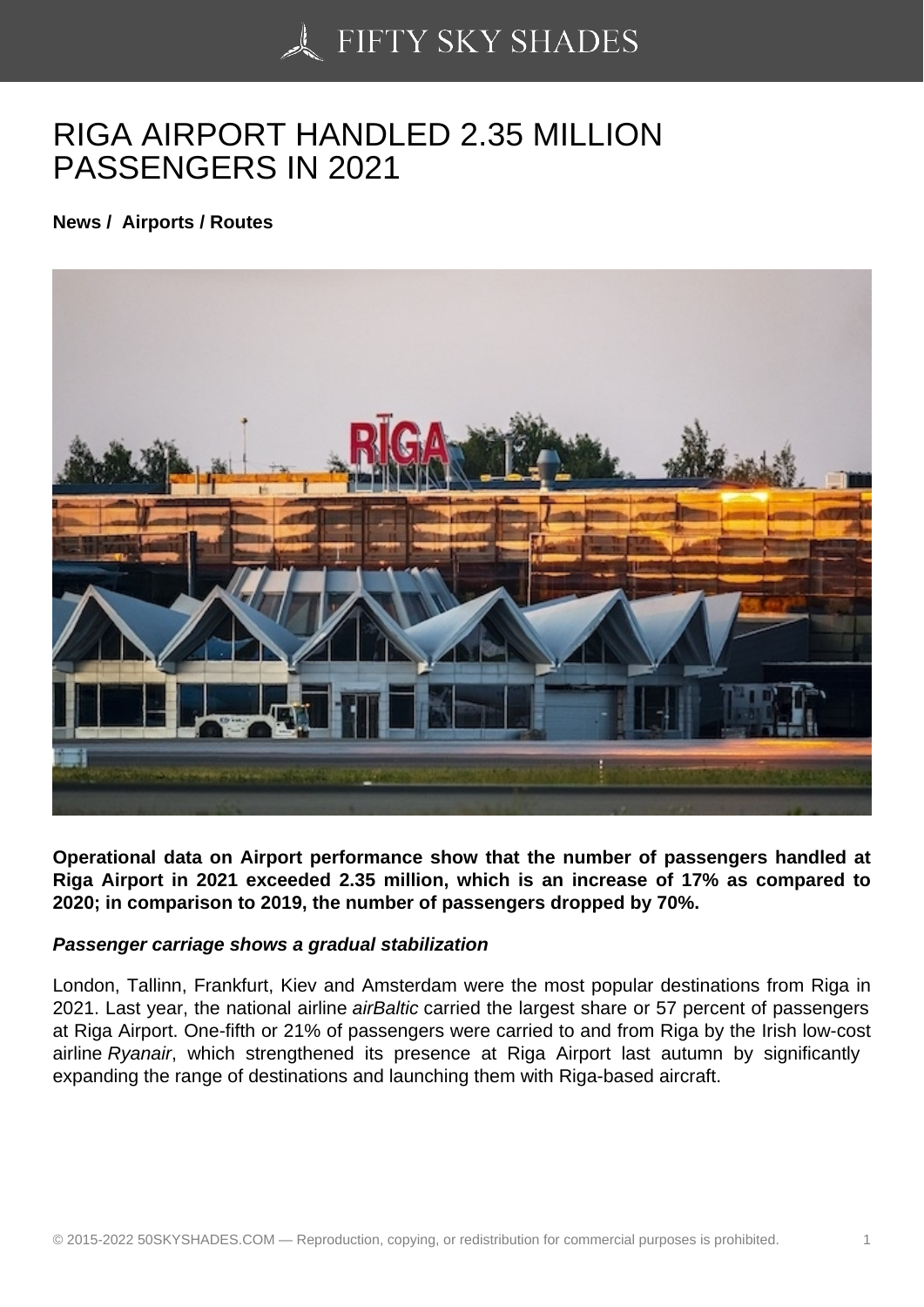Riga is still a popular transit point for travellers – in 2021, 529.4 thousand or 22 percent of passengers used Riga Airport to travel to further destinations. In turn, the share of non-scheduled or charter flights at Riga Airport in 2021 accounted for 7 percent of all passenger traffic. For comparison, in 2019, their share was 4%.

"The introduction of the EU's digitally interoperable Covid-19 or the 'green' certificate last summer made it possible to at least partially restore epidemiologically safe travel opportunities and bring them into line across Europe. For Riga Airport, this meant a larger number of passengers served – since August, the Airport has served approximately half of the number of passengers handled in the respective month in 2019," says Laila Odi?a, Chairperson of the Board of Riga Airport.

## **Growth in the air cargo segment**

Last year, the air cargo segment experienced stable growth, and it is characterized by several significant events at Riga Airport. Cargo traffic to and through Riga Airport was not only increased by existing carriers, but thanks to the rapid growth of e-commerce due to the pandemic, a new air cargo connection has been established between Riga and Hong Kong, which is operated twice a week by the international shipping company Venipak.

Last year, an agreement was reached with the national airline airBaltic to establish a new cargo centre, whereas DHL completed the establishment of its regional hub at the Airport.

"These facts confirm that the ongoing work to develop and strengthen the Airport's cargo segment  $- RIX$  Cargo City – is a step in the right direction and customers appreciate the potential of Riga Airport as a regional aviation hub, including in the air cargo sector," says Laila Odi?a.

The total volume of air cargo handled at Riga Airport last year reached 27.9 thousand tonnes, which is one-fifth more than in 2020. The result of 2019 with 27.3 thousand tonnes of air cargo handled was also exceeded by two percent. Due to the restrictions to limit the spread of the pandemic, the volume of cargo carried by passenger aircraft has halved, while the volume of cargo carried by cargo flights has increased by 70% as compared to 2019.

## **Investing in future development**

The year 2021 will go down in the history of the Airport with a number of events that are less visible to the general public, but which are important for the Airport's work processes, infrastructure development, flight safety and the sustainability of the Airport's operations.

In September 2021, a new rapid exit taxi-way was opened at the aerodrome, which allows to shorten the length of the aircraft movement on the runway and in the taxiing area. This will reduce the fuel and time consumed during ground manoeuvres at the Airport, thus reducing emissions of pollutants such as CO2, hydrocarbons and particulate matter.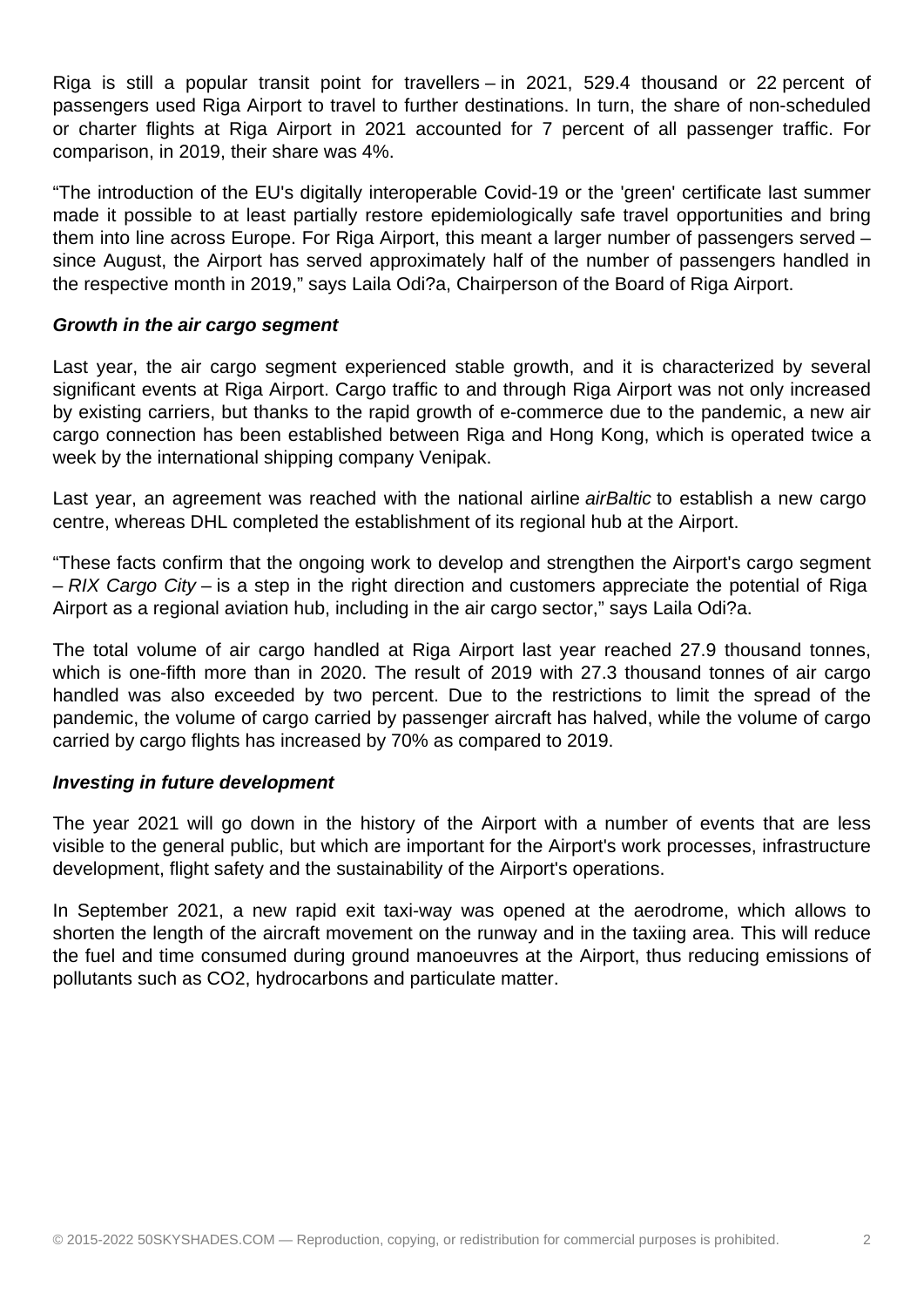Riga Airport has also been using the A-CDM procedure as the first and currently the only airport in the Baltics since April, which ensures the timely exchange of accurate information between the airport operators, aircraft operators, groundhandlers, air traffic controllers and other parties involved from the time of flight planning until the time the aircraft lands on the runway. This allows for more accurate scheduling of aircraft take-off and shorter passenger waiting times, reducing the resource and fuel consumption costs associated with pre-departure waiting times and aircraft preparation for flight. It also helps reduce environmental pollution and noise. This procedure also received official Eurocontrol certification in the autumn.

In 2021, Riga Airport served 39 062 aircraft, which is 10% more than a year before; however, as compared to 2019, this indicator dropped by 55%. The number of serviced passenger flights – 28 691 passenger flights – has decreased by 65 percent as compared to 2019, while the number of cargo flights has increased by 59 percent. Last year, there was also an increase in the number of serviced business aviation, technical, military and other types of flights. As compared to 2020, the number of these flights has increased by one tenth, but as compared to 2019 – by almost 90 percent.

"In terms of passenger numbers, the volume of cargo and other performance indicators of the company in 2021, Riga Airport has shown better results than in the first year of the pandemic. We have been working with a profit for several months last year. However, since the pandemic continues and the global epidemiological situation is deteriorating at the beginning of this year due to new variants of the virus, it is very difficult to predict further developments. This means that the company must constantly adapt to the situation, quickly reviewing and organizing its daily work processes, financial and staff resources, and long-term analysis of recovery forecasts and the necessary development of Airport services and infrastructure," says Laila Odi?a.



**11 JANUARY 2022**